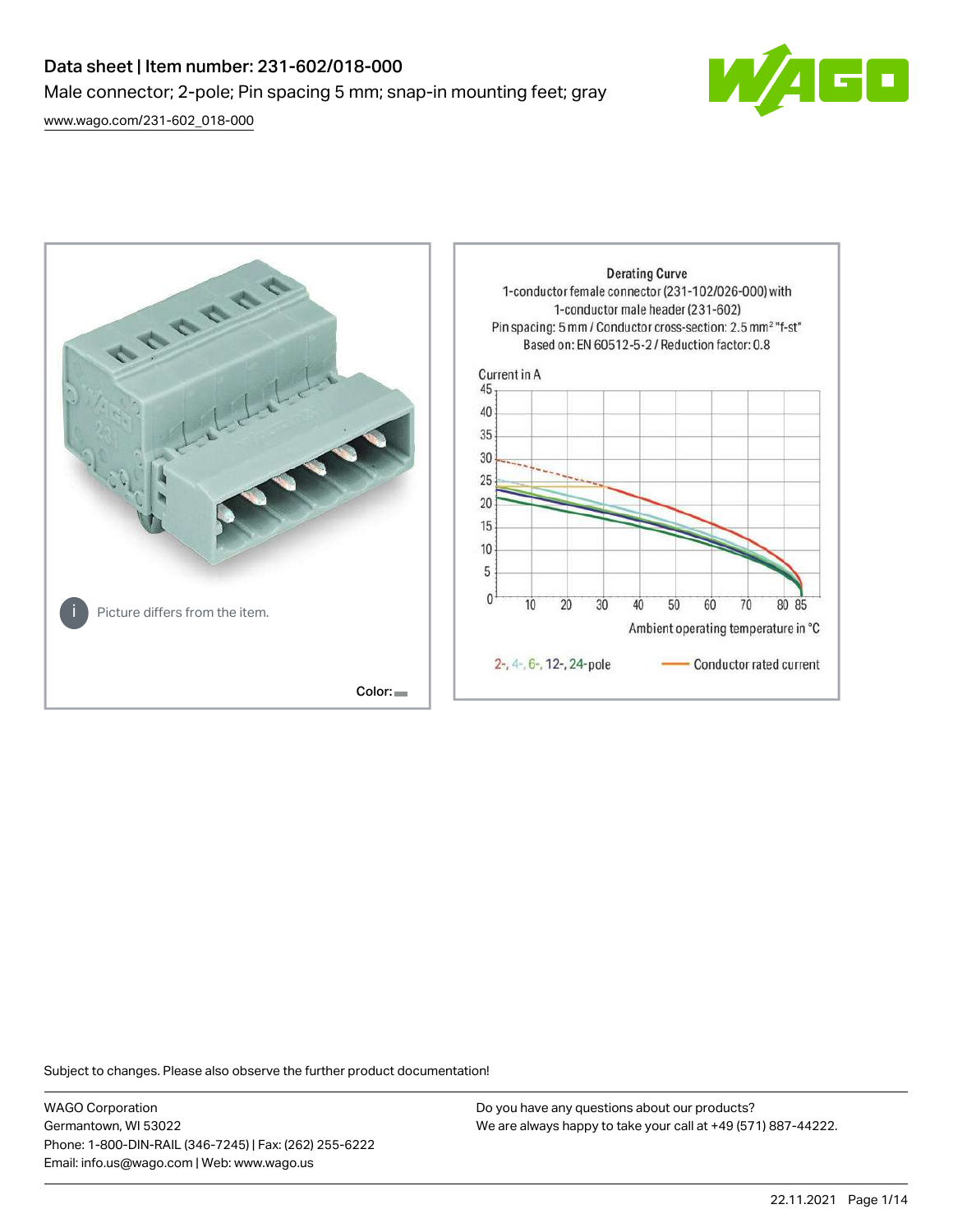



```
L = (pole no. -1) x pin spacing +8.2 mm
```
 $L_1 = L - 1.7$  mm

```
L_2 = L - 1.2 mm
```
### Item description

- $\blacksquare$ Universal connection for all conductor types
- Easy cable pre-assembly and on-unit wiring via vertical and horizontal CAGE CLAMP<sup>®</sup> actuation  $\blacksquare$
- $\blacksquare$ For wire-to-wire and board-to-wire connections
- $\blacksquare$ Versions available with snap-in mounting feet or flanges for panel or through-panel mounting

Subject to changes. Please also observe the further product documentation!

WAGO Corporation Germantown, WI 53022 Phone: 1-800-DIN-RAIL (346-7245) | Fax: (262) 255-6222 Email: info.us@wago.com | Web: www.wago.us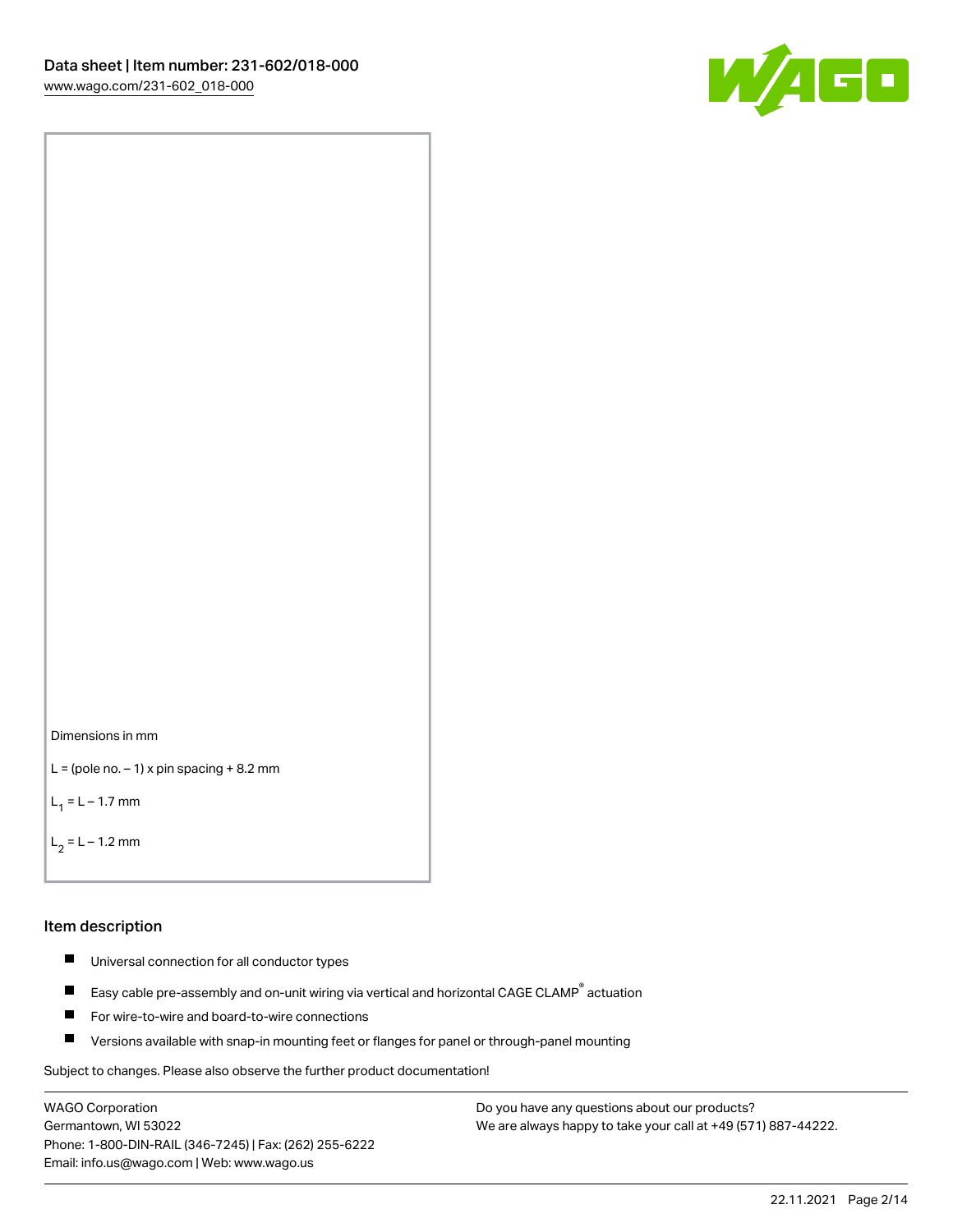W/AGO

 $\blacksquare$ With coding fingers

### Data Notes

| Safety information 1 | The <i>MCS – MULTI CONNECTION SYSTEM</i> includes connectors<br>without breaking capacity in accordance with DIN EN 61984. When<br>used as intended, these connectors must not be connected<br>/disconnected when live or under load. The circuit design should<br>ensure header pins, which can be touched, are not live when<br>unmated. |
|----------------------|--------------------------------------------------------------------------------------------------------------------------------------------------------------------------------------------------------------------------------------------------------------------------------------------------------------------------------------------|
| Variants:            | Other pole numbers<br>Gold-plated or partially gold-plated contact surfaces<br>Other versions (or variants) can be requested from WAGO Sales or<br>configured at https://configurator.wago.com/                                                                                                                                            |

# Electrical data

# IEC Approvals

| Ratings per                 | IEC/EN 60664-1                                                       |
|-----------------------------|----------------------------------------------------------------------|
| Rated voltage (III / 3)     | 320 V                                                                |
| Rated surge voltage (III/3) | 4 <sub>k</sub> V                                                     |
| Rated voltage (III/2)       | 320 V                                                                |
| Rated surge voltage (III/2) | 4 <sub>k</sub> V                                                     |
| Nominal voltage (II/2)      | 630 V                                                                |
| Rated surge voltage (II/2)  | 4 <sub>k</sub> V                                                     |
| Rated current               | 12A                                                                  |
| Legend (ratings)            | (III / 2) $\triangleq$ Overvoltage category III / Pollution degree 2 |

# UL Approvals

| Approvals per                  | UL 1059 |
|--------------------------------|---------|
| Rated voltage UL (Use Group B) | 300 V   |
| Rated current UL (Use Group B) | 15 A    |
| Rated voltage UL (Use Group D) | 300 V   |
| Rated current UL (Use Group D) | 10 A    |

# Ratings per UL

| Rated voltage UL 1977 | 600 V |
|-----------------------|-------|
| Rated current UL 1977 |       |

Subject to changes. Please also observe the further product documentation!

| <b>WAGO Corporation</b>                                | Do you have any questions about our products?                 |
|--------------------------------------------------------|---------------------------------------------------------------|
| Germantown. WI 53022                                   | We are always happy to take your call at +49 (571) 887-44222. |
| Phone: 1-800-DIN-RAIL (346-7245)   Fax: (262) 255-6222 |                                                               |
| Email: info.us@wago.com   Web: www.wago.us             |                                                               |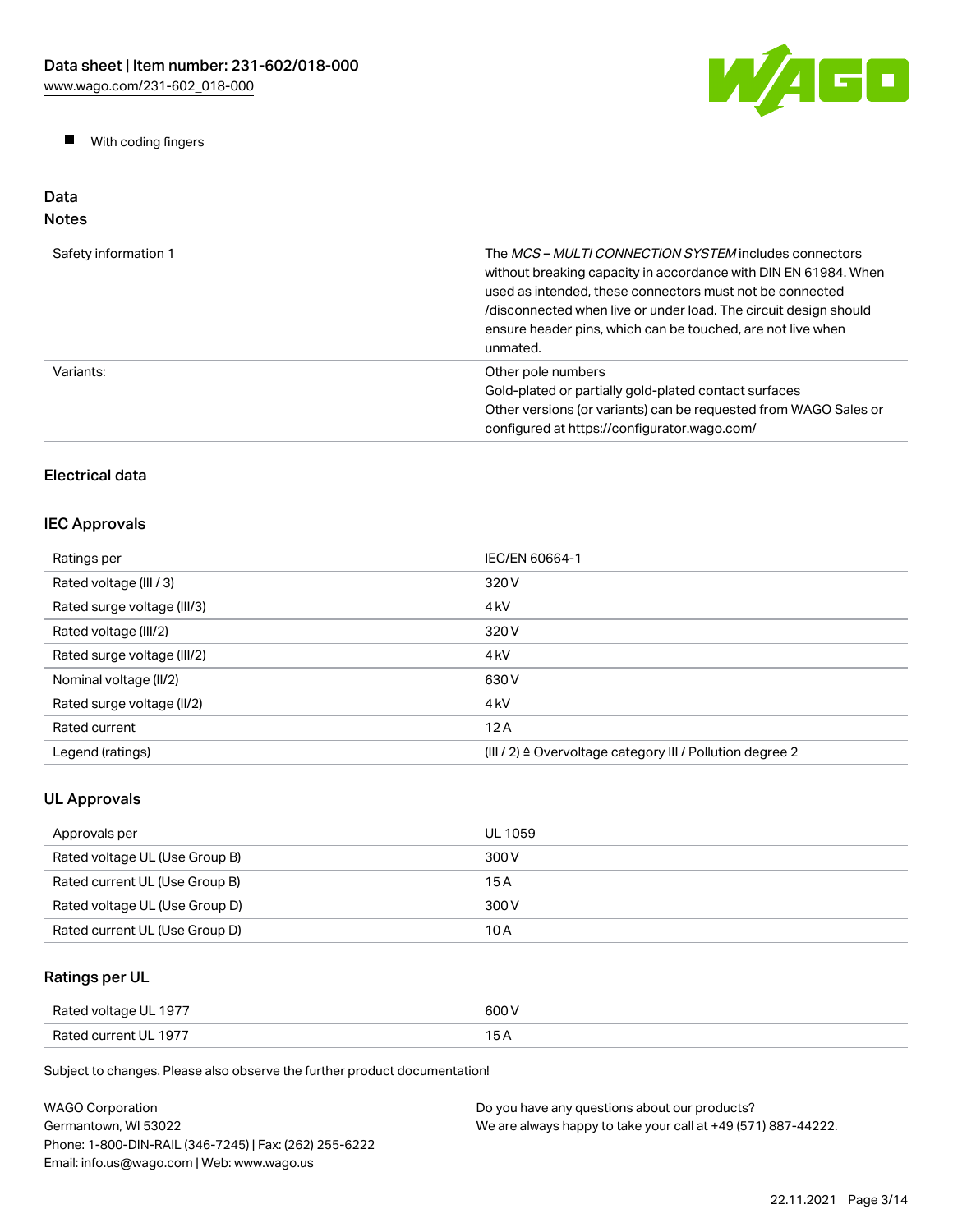

## CSA Approvals

| Approvals per                   | CSA   |
|---------------------------------|-------|
| Rated voltage CSA (Use Group B) | 300 V |
| Rated current CSA (Use Group B) | 15 A  |
| Rated voltage CSA (Use Group D) | 300 V |
| Rated current CSA (Use Group D) | 10 A  |

### Connection data

| Total number of connection points |  |
|-----------------------------------|--|
| Total number of potentials        |  |
| Number of connection types        |  |
| Number of levels                  |  |

### Connection 1

| Connection technology                             | CAGE CLAMP®                            |
|---------------------------------------------------|----------------------------------------|
| Actuation type                                    | Operating tool                         |
| Solid conductor                                   | $0.082.5$ mm <sup>2</sup> / 28  12 AWG |
| Fine-stranded conductor                           | $0.082.5$ mm <sup>2</sup> / 28  12 AWG |
| Fine-stranded conductor; with insulated ferrule   | $0.251.5$ mm <sup>2</sup>              |
| Fine-stranded conductor; with uninsulated ferrule | $0.252.5$ mm <sup>2</sup>              |
| Strip length                                      | $89$ mm / 0.31  0.35 inch              |
| Number of poles                                   | 2                                      |
| Conductor entry direction to mating direction     | 0°                                     |

# Physical data

| Pin spacing             | 5 mm / 0.197 inch    |
|-------------------------|----------------------|
| Width                   | 13.2 mm / 0.52 inch  |
| Height                  | 18.8 mm / 0.74 inch  |
| Height from the surface | 14.3 mm / 0.563 inch |
| Depth                   | 27.5 mm / 1.083 inch |

# Mechanical data

| Housing sheet thickness | $0.6$ 1.2 mm / 0.024 $$ 0.047 inch |
|-------------------------|------------------------------------|
| Mounting type           | Snap-in foot                       |
| Mounting type           | Panel mounting                     |

Subject to changes. Please also observe the further product documentation!

| <b>WAGO Corporation</b>                                | Do you have any questions about our products?                 |
|--------------------------------------------------------|---------------------------------------------------------------|
| Germantown, WI 53022                                   | We are always happy to take your call at +49 (571) 887-44222. |
| Phone: 1-800-DIN-RAIL (346-7245)   Fax: (262) 255-6222 |                                                               |
| Email: info.us@wago.com   Web: www.wago.us             |                                                               |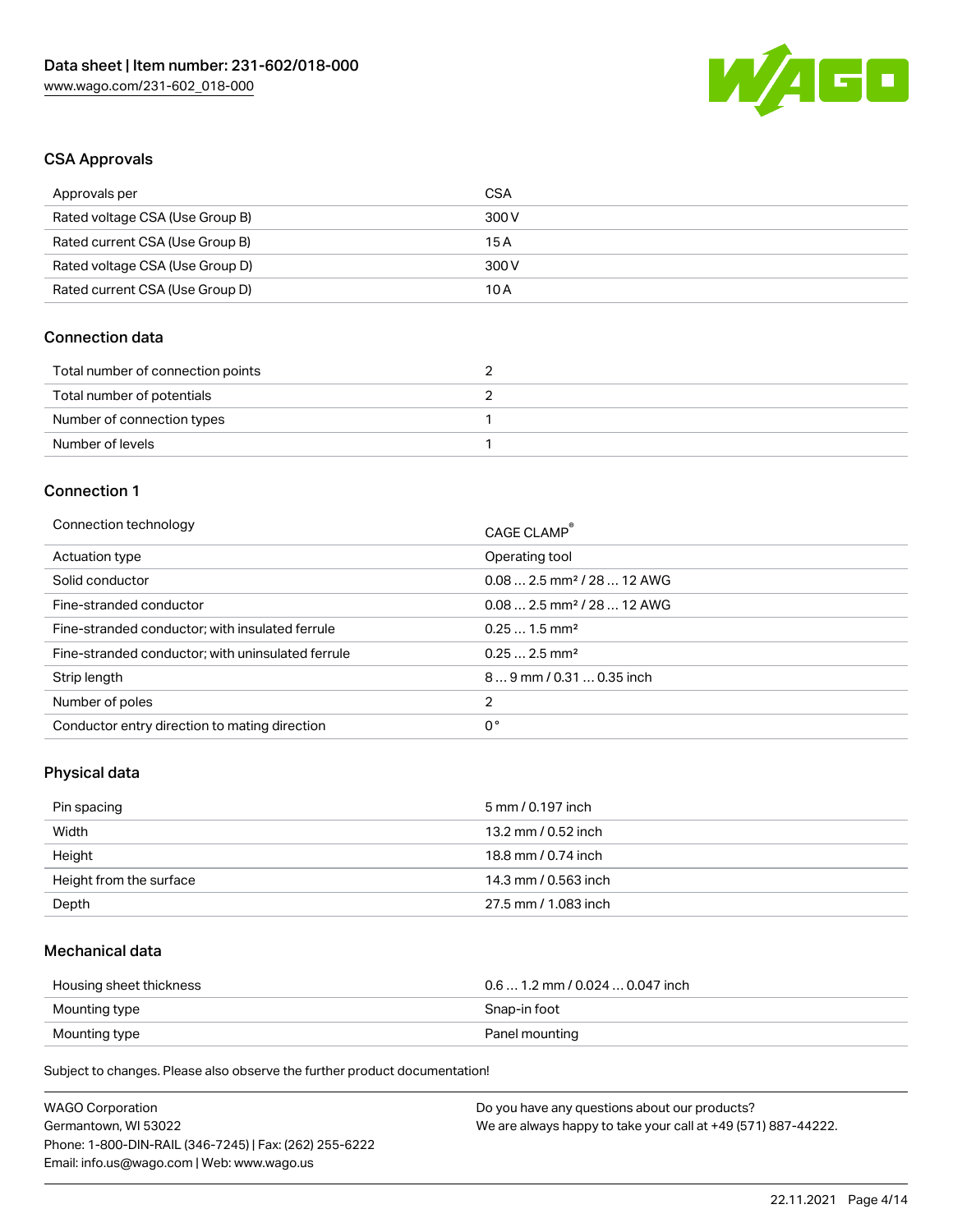

### Plug-in connection

| Contact type (pluggable connector) | Male connector/plug |
|------------------------------------|---------------------|
| Connector (connection type)        | for conductor       |
| Mismating protection               | No                  |
| Locking of plug-in connection      | Without             |

# Material data

| Color                       | gray                                    |
|-----------------------------|-----------------------------------------|
| Material group              |                                         |
| Insulation material         | Polyamide (PA66)                        |
| Flammability class per UL94 | V0                                      |
| Clamping spring material    | Chrome nickel spring steel (CrNi)       |
| Contact material            | Electrolytic copper ( $E_{\text{Cu}}$ ) |
| Contact plating             | tin-plated                              |
| Fire load                   | $0.066$ MJ                              |
| Weight                      | 3.5 <sub>g</sub>                        |

### Environmental requirements

| Limit temperature range | $-60+100 °C$ |  |
|-------------------------|--------------|--|
|-------------------------|--------------|--|

# Commercial data

| Product Group         | 3 (Multi Conn. System) |
|-----------------------|------------------------|
| PU (SPU)              | 100 Stück              |
| Packaging type        | box                    |
| Country of origin     | DE                     |
| <b>GTIN</b>           | 4044918256438          |
| Customs tariff number | 8536694040             |

### Approvals / Certificates

# Country specific Approvals

| Logo | Approval                               | <b>Additional Approval Text</b> | Certificate<br>name |
|------|----------------------------------------|---------------------------------|---------------------|
|      | CВ<br>DEKRA Certification B.V.         | IEC 61984                       | NL-39756            |
|      | <b>CSA</b><br>DEKRA Certification B.V. | C <sub>22.2</sub>               | LR 18677-<br>25     |

Subject to changes. Please also observe the further product documentation!

| <b>WAGO Corporation</b>                                | Do you have any questions about our products?                 |
|--------------------------------------------------------|---------------------------------------------------------------|
| Germantown, WI 53022                                   | We are always happy to take your call at +49 (571) 887-44222. |
| Phone: 1-800-DIN-RAIL (346-7245)   Fax: (262) 255-6222 |                                                               |
| Email: info.us@wago.com   Web: www.wago.us             |                                                               |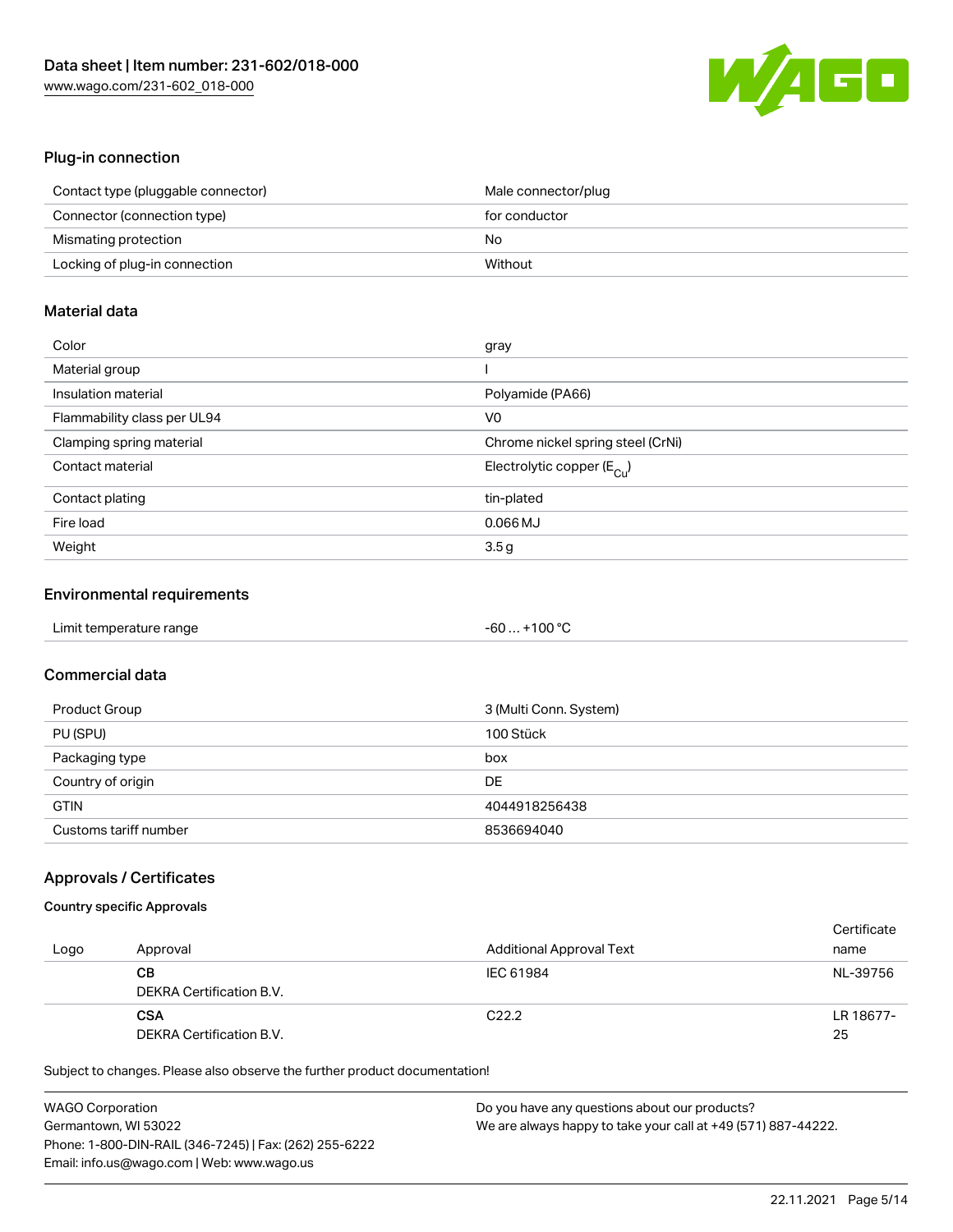



#### Ship Approvals

|                     |                                        |                                 | Certificate |
|---------------------|----------------------------------------|---------------------------------|-------------|
| Logo                | Approval                               | <b>Additional Approval Text</b> | name        |
| ABS.                | <b>ABS</b>                             | $\overline{\phantom{0}}$        | $19 -$      |
|                     | American Bureau of Shipping            |                                 | HG1869876-  |
|                     |                                        |                                 | <b>PDA</b>  |
|                     | BV                                     | <b>IEC 60998</b>                | 11915/D0    |
|                     | Bureau Veritas S.A.                    |                                 | BV          |
| <b>BUREAU</b>       |                                        |                                 |             |
|                     | <b>DNV GL</b>                          | $\overline{\phantom{0}}$        | TAE000016Z  |
|                     | Det Norske Veritas, Germanischer Lloyd |                                 |             |
| <b>UL-Approvals</b> |                                        |                                 |             |

#### Logo Approval Additional Approval Text **Certificate** name UL Underwriters Laboratories Inc. UL 1977 E45171

# Counterpart

Item no.231-102/026-000 Female plug; 2-pole; 12 AWG max; pin spacing 5 mm; 1 conductor per pole; gray [www.wago.com/231-102/026-000](https://www.wago.com/231-102/026-000)

### Optional accessories

Phone: 1-800-DIN-RAIL (346-7245) | Fax: (262) 255-6222

Email: info.us@wago.com | Web: www.wago.us

| Tools          |                                                                                                          |                                                                                            |                      |
|----------------|----------------------------------------------------------------------------------------------------------|--------------------------------------------------------------------------------------------|----------------------|
| Operating tool |                                                                                                          |                                                                                            |                      |
|                | Item no.: 209-130                                                                                        | Operating tool; suitable for 264, 280 and 281 Series; 1-way; of insulating material; white | www.wago.com/209-130 |
|                | Item no.: 209-132<br>Operating tool; for connecting comb-style jumper bar; 2-way; of insulating material |                                                                                            | www.wago.com/209-132 |
|                | Item no.: 231-159<br>Operating tool; natural                                                             |                                                                                            | www.wago.com/231-159 |
|                | Subject to changes. Please also observe the further product documentation!                               |                                                                                            |                      |
|                | <b>WAGO Corporation</b><br>Do you have any questions about our products?                                 |                                                                                            |                      |
|                | Germantown, WI 53022<br>We are always happy to take your call at +49 (571) 887-44222.                    |                                                                                            |                      |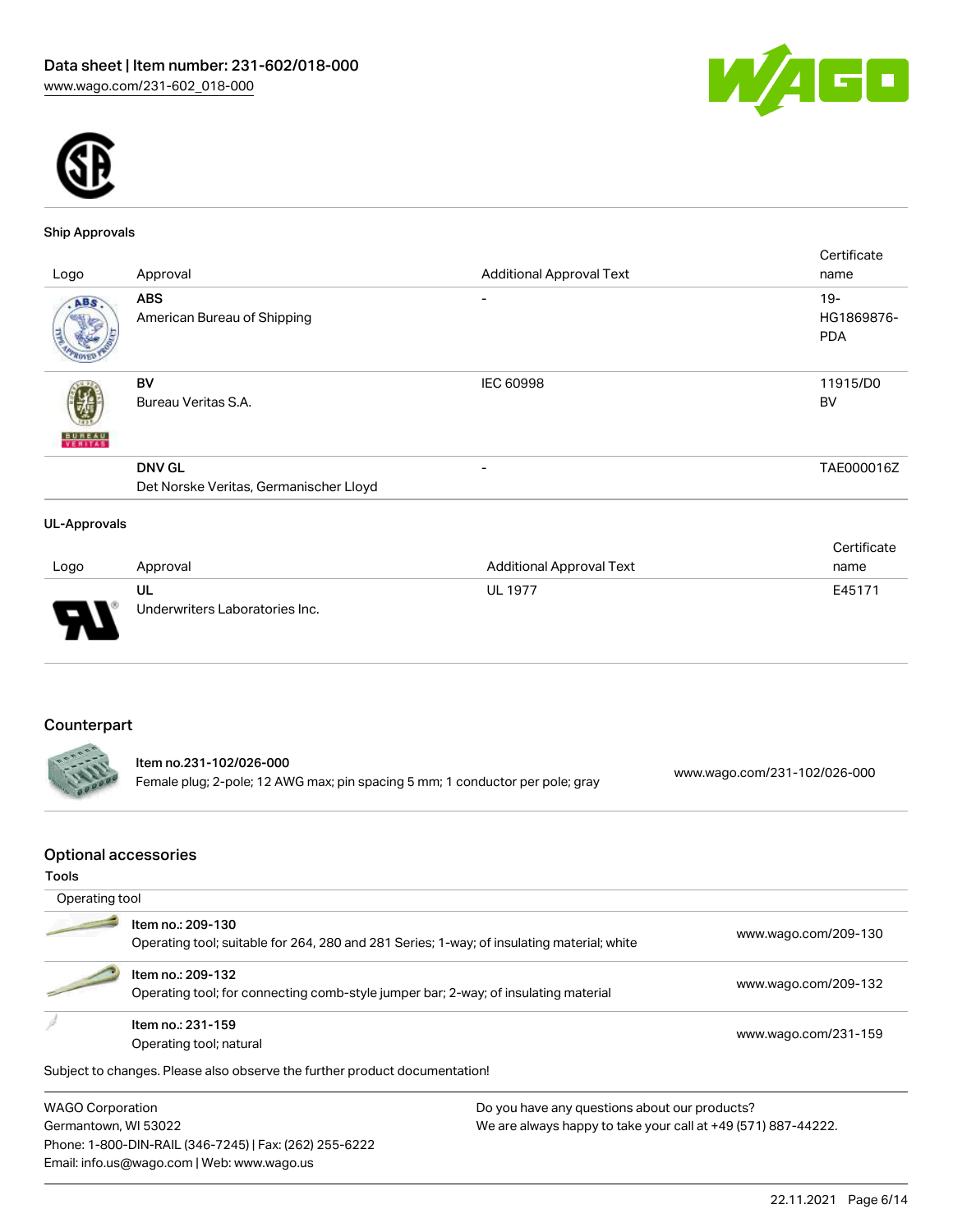[www.wago.com/231-602\\_018-000](http://www.wago.com/231-602_018-000)



|         | Item no.: 210-250<br>Operating tool; for MCS MINI & MIDI with CAGE CLAMP® connection; red                        | www.wago.com/210-250 |
|---------|------------------------------------------------------------------------------------------------------------------|----------------------|
|         | Item no.: 231-231<br>Combination operating tool; red                                                             | www.wago.com/231-231 |
|         | Item no.: 210-657<br>Operating tool; Blade: 3.5 x 0.5 mm; with a partially insulated shaft; short; multicoloured | www.wago.com/210-657 |
|         | Item no.: 210-720<br>Operating tool; Blade: 3.5 x 0.5 mm; with a partially insulated shaft; multicoloured        | www.wago.com/210-720 |
|         | Item no.: 231-131<br>Operating tool; made of insulating material; 1-way; loose; white                            | www.wago.com/231-131 |
|         | Item no.: 231-291<br>Operating tool; made of insulating material; 1-way; loose; red                              | www.wago.com/231-291 |
|         | Item no.: 280-432<br>Operating tool; made of insulating material; 2-way; white                                   | www.wago.com/280-432 |
|         | Item no.: 280-434<br>Operating tool; made of insulating material; 4-way                                          | www.wago.com/280-434 |
|         | Item no.: 280-437<br>Operating tool; made of insulating material; 7-way                                          | www.wago.com/280-437 |
|         | Item no.: 280-440<br>Operating tool; made of insulating material; 10-way                                         | www.wago.com/280-440 |
|         | Item no.: 280-435<br>Operating tool; made of insulating material; 5-way; gray                                    | www.wago.com/280-435 |
|         | Item no.: 280-436<br>Operating tool; made of insulating material; 6-way                                          | www.wago.com/280-436 |
|         | Item no.: 280-438<br>Operating tool; made of insulating material; 8-way                                          | www.wago.com/280-438 |
|         | Item no.: 280-433<br>Operating tool; made of insulating material; 3-way                                          | www.wago.com/280-433 |
| Cover   |                                                                                                                  |                      |
| Cover   |                                                                                                                  |                      |
|         | Item no.: 231-668<br>Lockout caps; for covering unused clamping units; gray                                      | www.wago.com/231-668 |
| Jumpers |                                                                                                                  |                      |

Subject to changes. Please also observe the further product documentation! Jumper

| <b>WAGO Corporation</b>                                | Do you have any questions about our products?                 |
|--------------------------------------------------------|---------------------------------------------------------------|
| Germantown, WI 53022                                   | We are always happy to take your call at +49 (571) 887-44222. |
| Phone: 1-800-DIN-RAIL (346-7245)   Fax: (262) 255-6222 |                                                               |
| Email: info.us@wago.com   Web: www.wago.us             |                                                               |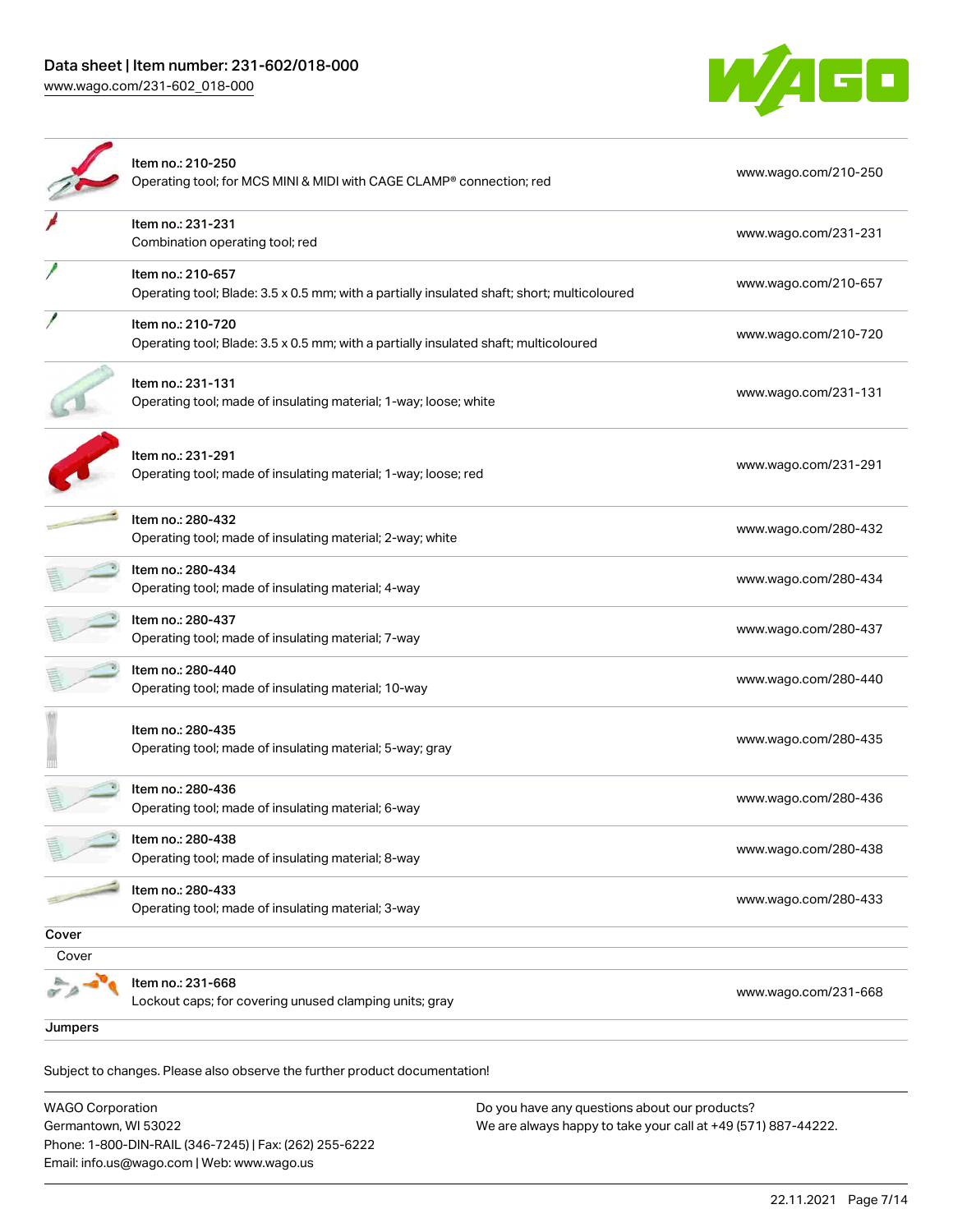[www.wago.com/231-602\\_018-000](http://www.wago.com/231-602_018-000)



| Jumper                                          |                                                                                                      |                                                                                                                |
|-------------------------------------------------|------------------------------------------------------------------------------------------------------|----------------------------------------------------------------------------------------------------------------|
|                                                 | Item no.: 231-905<br>Jumper; for conductor entry; 5-way; insulated; gray                             | www.wago.com/231-905                                                                                           |
|                                                 | Item no.: 231-903<br>Jumper; for conductor entry; 3-way; insulated; gray                             | www.wago.com/231-903                                                                                           |
|                                                 | Item no.: 231-907<br>Jumper; for conductor entry; 7-way; insulated; gray                             | www.wago.com/231-907                                                                                           |
|                                                 | Item no.: 231-910<br>Jumper; for conductor entry; 10-way; insulated; gray                            | www.wago.com/231-910                                                                                           |
|                                                 | Item no.: 231-902<br>Jumper; for conductor entry; 2-way; insulated; gray                             | www.wago.com/231-902                                                                                           |
| Mounting adapter                                |                                                                                                      |                                                                                                                |
| Mounting accessories                            |                                                                                                      |                                                                                                                |
|                                                 | Item no.: 209-148<br>Multi mounting adapter; for DIN-35 rail; 25 mm wide; gray                       | www.wago.com/209-148                                                                                           |
| <b>Strain relief</b>                            |                                                                                                      |                                                                                                                |
| Strain relief housing                           |                                                                                                      |                                                                                                                |
|                                                 | Item no.: 232-602<br>Strain relief housing; gray                                                     | www.wago.com/232-602                                                                                           |
| Insulations stops                               |                                                                                                      |                                                                                                                |
| Insulation stop                                 |                                                                                                      |                                                                                                                |
|                                                 | Item no.: 231-672<br>Insulation stop; 0.75 - 1 mm <sup>2</sup> ; dark gray                           | www.wago.com/231-672                                                                                           |
|                                                 | Item no.: 231-670<br>Insulation stop; 0.08-0.2 mm <sup>2</sup> / 0.2 mm <sup>2</sup> "s"; white      | www.wago.com/231-670                                                                                           |
|                                                 | Item no.: 231-671<br>Insulation stop; 0.25 - 0.5 mm <sup>2</sup> ; light gray                        | www.wago.com/231-671                                                                                           |
| <b>Mounting</b>                                 |                                                                                                      |                                                                                                                |
| Mounting accessories                            |                                                                                                      |                                                                                                                |
|                                                 | Item no.: 209-137<br>Mounting adapter; can be used as end stop; 6.5 mm wide; gray                    | www.wago.com/209-137                                                                                           |
| Coding                                          |                                                                                                      |                                                                                                                |
| Coding                                          |                                                                                                      |                                                                                                                |
|                                                 | Subject to changes. Please also observe the further product documentation!                           |                                                                                                                |
| <b>WAGO Corporation</b><br>Germantown, WI 53022 |                                                                                                      | Do you have any questions about our products?<br>We are always happy to take your call at +49 (571) 887-44222. |
|                                                 | Phone: 1-800-DIN-RAIL (346-7245)   Fax: (262) 255-6222<br>Email: info.us@wago.com   Web: www.wago.us |                                                                                                                |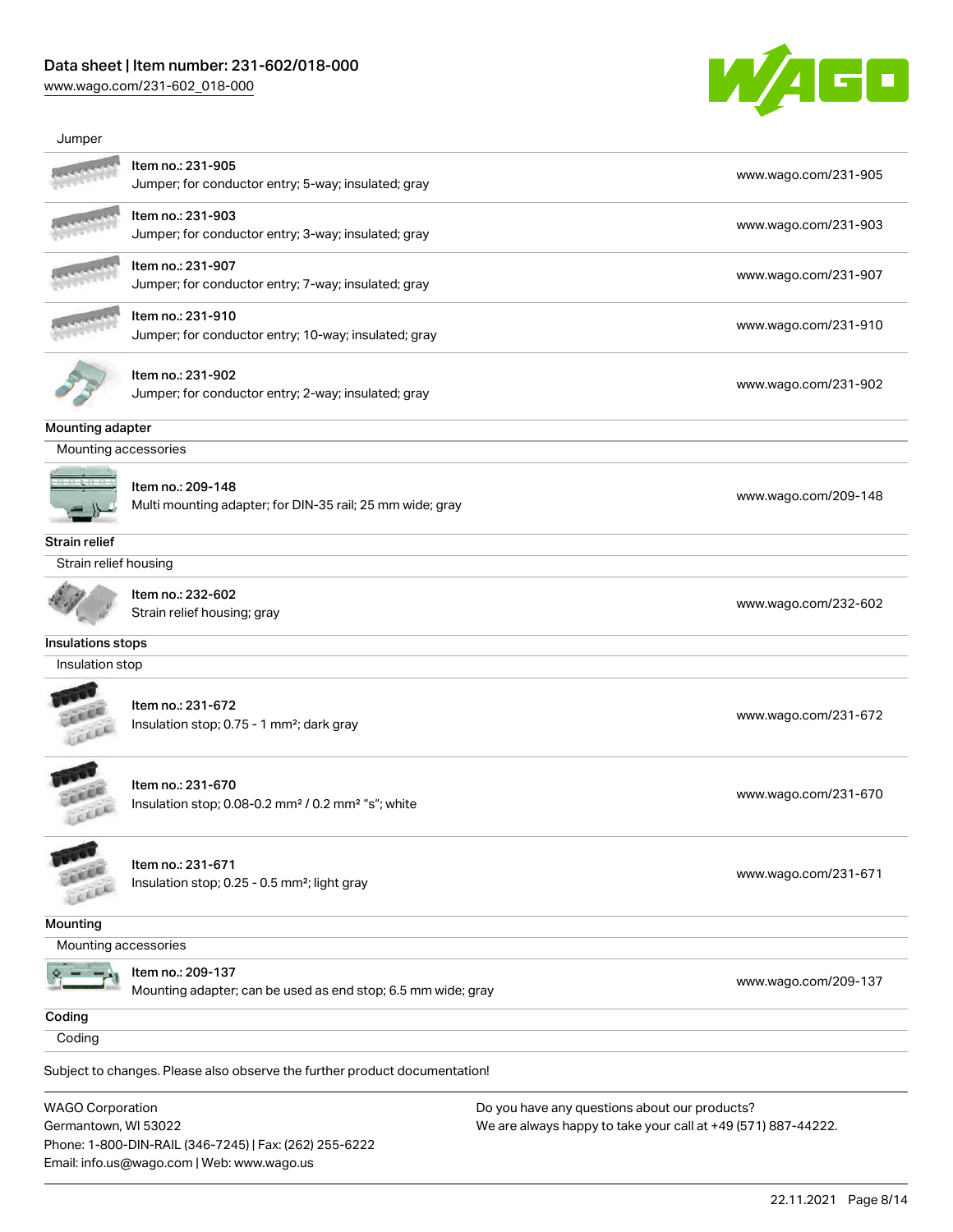[www.wago.com/231-602\\_018-000](http://www.wago.com/231-602_018-000)



Item no.: 231-129

Coding key; snap-on type; light gray [www.wago.com/231-129](http://www.wago.com/231-129)

| Item no.: 216-101<br>Ferrule; Sleeve for 0.5 mm <sup>2</sup> / AWG 22; uninsulated; electro-tin plated; silver-colored                                                             | www.wago.com/216-101 |
|------------------------------------------------------------------------------------------------------------------------------------------------------------------------------------|----------------------|
| Item no.: 216-104<br>Ferrule; Sleeve for 1.5 mm <sup>2</sup> / AWG 16; uninsulated; electro-tin plated; silver-colored                                                             | www.wago.com/216-104 |
| Item no.: 216-106<br>Ferrule; Sleeve for 2.5 mm <sup>2</sup> / AWG 14; uninsulated; electro-tin plated; silver-colored                                                             | www.wago.com/216-106 |
| Item no.: 216-102<br>Ferrule; Sleeve for 0.75 mm <sup>2</sup> / AWG 20; uninsulated; electro-tin plated; silver-colored                                                            | www.wago.com/216-102 |
| Item no.: 216-103<br>Ferrule; Sleeve for 1 mm <sup>2</sup> / AWG 18; uninsulated; electro-tin plated                                                                               | www.wago.com/216-103 |
| Item no.: 216-123<br>Ferrule; Sleeve for 1 mm <sup>2</sup> / AWG 18; uninsulated; electro-tin plated; silver-colored                                                               | www.wago.com/216-123 |
| Item no.: 216-122<br>Ferrule; Sleeve for 0.75 mm <sup>2</sup> / AWG 20; uninsulated; electro-tin plated; silver-colored                                                            | www.wago.com/216-122 |
| Item no.: 216-124<br>Ferrule; Sleeve for 1.5 mm <sup>2</sup> / AWG 16; uninsulated; electro-tin plated                                                                             | www.wago.com/216-124 |
| Item no.: 216-142<br>Ferrule; Sleeve for 0.75 mm <sup>2</sup> / 18 AWG; uninsulated; electro-tin plated; electrolytic copper; gastight<br>crimped; acc. to DIN 46228, Part 1/08.92 | www.wago.com/216-142 |
| Item no.: 216-132<br>Ferrule; Sleeve for 0.34 mm <sup>2</sup> / AWG 24; uninsulated; electro-tin plated                                                                            | www.wago.com/216-132 |
| Item no.: 216-121<br>Ferrule; Sleeve for 0.5 mm <sup>2</sup> / AWG 22; uninsulated; electro-tin plated; silver-colored                                                             | www.wago.com/216-121 |
| Item no.: 216-143<br>Ferrule; Sleeve for 1 mm <sup>2</sup> / AWG 18; uninsulated; electro-tin plated; electrolytic copper; gastight<br>crimped; acc. to DIN 46228, Part 1/08.92    | www.wago.com/216-143 |
| Item no.: 216-131<br>Ferrule; Sleeve for 0.25 mm <sup>2</sup> / AWG 24; uninsulated; electro-tin plated; silver-colored                                                            | www.wago.com/216-131 |
| Item no.: 216-141<br>Ferrule; Sleeve for 0.5 mm <sup>2</sup> / 20 AWG; uninsulated; electro-tin plated; electrolytic copper; gastight<br>crimped; acc. to DIN 46228, Part 1/08.92  | www.wago.com/216-141 |
| Item no.: 216-152<br>Ferrule; Sleeve for 0.34 mm <sup>2</sup> / AWG 24; uninsulated; electro-tin plated                                                                            | www.wago.com/216-152 |
| Item no.: 216-203<br>Ferrule; Sleeve for 1 mm <sup>2</sup> / AWG 18; insulated; electro-tin plated; red                                                                            | www.wago.com/216-203 |
|                                                                                                                                                                                    |                      |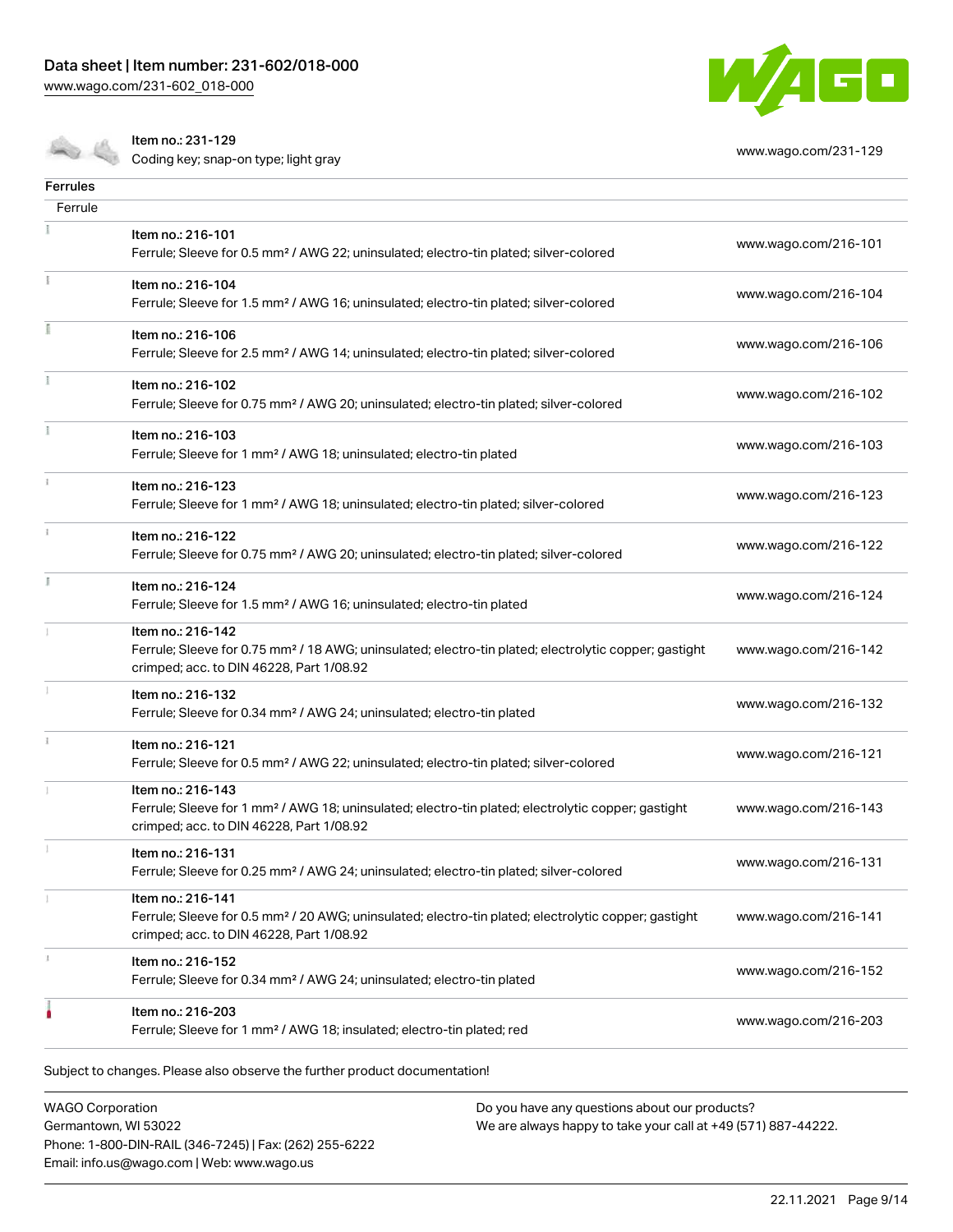[www.wago.com/231-602\\_018-000](http://www.wago.com/231-602_018-000)



|   | Item no.: 216-202<br>Ferrule; Sleeve for 0.75 mm <sup>2</sup> / 18 AWG; insulated; electro-tin plated; gray                                                                                             | www.wago.com/216-202 |
|---|---------------------------------------------------------------------------------------------------------------------------------------------------------------------------------------------------------|----------------------|
| ı | Item no.: 216-151<br>Ferrule; Sleeve for 0.25 mm <sup>2</sup> / AWG 24; uninsulated; electro-tin plated                                                                                                 | www.wago.com/216-151 |
| 1 | Item no.: 216-204<br>Ferrule; Sleeve for 1.5 mm <sup>2</sup> / AWG 16; insulated; electro-tin plated; black                                                                                             | www.wago.com/216-204 |
|   | Item no.: 216-144<br>Ferrule; Sleeve for 1.5 mm <sup>2</sup> / AWG 16; uninsulated; electro-tin plated; electrolytic copper; gastight<br>crimped; acc. to DIN 46228, Part 1/08.92; silver-colored       | www.wago.com/216-144 |
|   | Item no.: 216-201<br>Ferrule; Sleeve for 0.5 mm <sup>2</sup> / 20 AWG; insulated; electro-tin plated; white                                                                                             | www.wago.com/216-201 |
| ۸ | Item no.: 216-223<br>Ferrule; Sleeve for 1 mm <sup>2</sup> / AWG 18; insulated; electro-tin plated; red                                                                                                 | www.wago.com/216-223 |
|   | Item no.: 216-241<br>Ferrule; Sleeve for 0.5 mm <sup>2</sup> / 20 AWG; insulated; electro-tin plated; electrolytic copper; gastight<br>crimped; acc. to DIN 46228, Part 4/09.90; white                  | www.wago.com/216-241 |
|   | Item no.: 216-242<br>Ferrule; Sleeve for 0.75 mm <sup>2</sup> / 18 AWG; insulated; electro-tin plated; electrolytic copper; gastight<br>crimped; acc. to DIN 46228, Part 4/09.90; gray                  | www.wago.com/216-242 |
|   | Item no.: 216-222<br>Ferrule; Sleeve for 0.75 mm <sup>2</sup> / 18 AWG; insulated; electro-tin plated; gray                                                                                             | www.wago.com/216-222 |
|   | Item no.: 216-221<br>Ferrule; Sleeve for 0.5 mm <sup>2</sup> / 20 AWG; insulated; electro-tin plated; white                                                                                             | www.wago.com/216-221 |
| 1 | Item no.: 216-224<br>Ferrule; Sleeve for 1.5 mm <sup>2</sup> / AWG 16; insulated; electro-tin plated; black                                                                                             | www.wago.com/216-224 |
|   | Item no.: 216-243<br>Ferrule; Sleeve for 1 mm <sup>2</sup> / AWG 18; insulated; electro-tin plated; electrolytic copper; gastight crimped; www.wago.com/216-243<br>acc. to DIN 46228, Part 4/09.90; red |                      |
| Ă | Item no.: 216-244<br>Ferrule; Sleeve for 1.5 mm <sup>2</sup> / AWG 16; insulated; electro-tin plated; electrolytic copper; gastight<br>crimped; acc. to DIN 46228, Part 4/09.90; black                  | www.wago.com/216-244 |
|   | ltem no.: 216-263<br>Ferrule; Sleeve for 1 mm <sup>2</sup> / AWG 18; insulated; electro-tin plated; electrolytic copper; gastight crimped; www.wago.com/216-263<br>acc. to DIN 46228, Part 4/09.90; red |                      |
| 1 | Item no.: 216-264<br>Ferrule; Sleeve for 1.5 mm <sup>2</sup> / AWG 16; insulated; electro-tin plated; electrolytic copper; gastight<br>crimped; acc. to DIN 46228, Part 4/09.90; black                  | www.wago.com/216-264 |
| 1 | Item no.: 216-284<br>Ferrule; Sleeve for 1.5 mm <sup>2</sup> / AWG 16; insulated; electro-tin plated; electrolytic copper; gastight<br>crimped; acc. to DIN 46228, Part 4/09.90; black                  | www.wago.com/216-284 |
|   | Item no.: 216-262<br>Ferrule; Sleeve for 0.75 mm <sup>2</sup> / 18 AWG; insulated; electro-tin plated; electrolytic copper; gastight<br>crimped; acc. to DIN 46228, Part 4/09.90; gray                  | www.wago.com/216-262 |
|   | Subject to changes. Please also observe the further product documentation!                                                                                                                              |                      |

WAGO Corporation Germantown, WI 53022 Phone: 1-800-DIN-RAIL (346-7245) | Fax: (262) 255-6222 Email: info.us@wago.com | Web: www.wago.us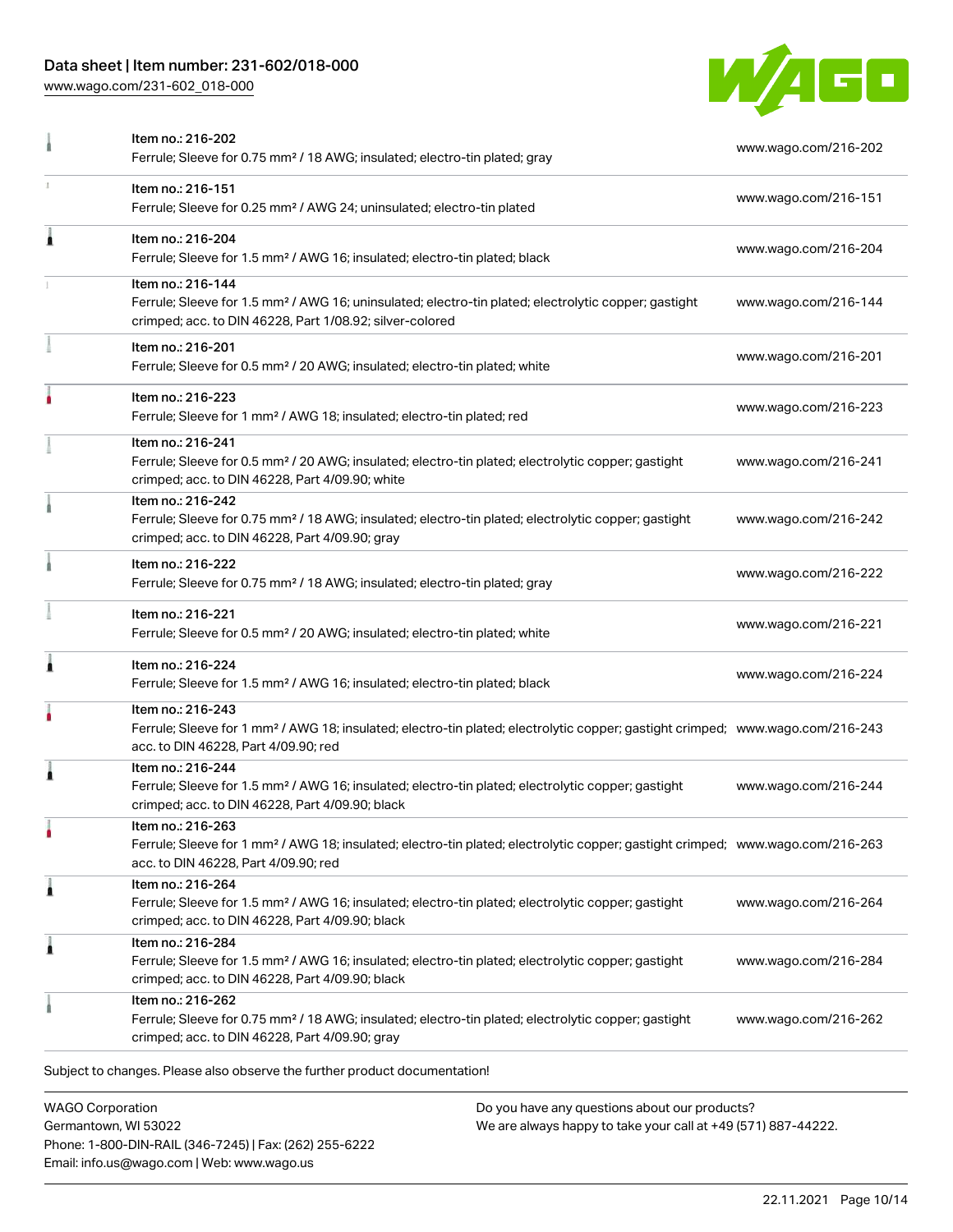[www.wago.com/231-602\\_018-000](http://www.wago.com/231-602_018-000)



|               | Item no.: 216-301                                                                                       |                                  |  |
|---------------|---------------------------------------------------------------------------------------------------------|----------------------------------|--|
|               | Ferrule; Sleeve for 0.25 mm <sup>2</sup> / AWG 24; insulated; electro-tin plated; yellow                | www.wago.com/216-301             |  |
|               | Item no.: 216-321                                                                                       | www.wago.com/216-321             |  |
|               | Ferrule; Sleeve for 0.25 mm <sup>2</sup> / AWG 24; insulated; electro-tin plated; yellow                |                                  |  |
| I             | Item no.: 216-322                                                                                       | www.wago.com/216-322             |  |
|               | Ferrule; Sleeve for 0.34 mm <sup>2</sup> / 22 AWG; insulated; electro-tin plated; green                 |                                  |  |
|               | Item no.: 216-302                                                                                       | www.wago.com/216-302             |  |
|               | Ferrule; Sleeve for 0.34 mm <sup>2</sup> / 22 AWG; insulated; electro-tin plated; light turquoise       |                                  |  |
|               | Marking accessories                                                                                     |                                  |  |
| Marking strip |                                                                                                         |                                  |  |
|               | Item no.: 210-331/500-103                                                                               | www.wago.com/210-331             |  |
|               | Marking strips; as a DIN A4 sheet; MARKED; 1-12 (300x); Height of marker strip: 2.3 mm/0.091 in; Strip  | /500-103                         |  |
|               | length 182 mm; Horizontal marking; Self-adhesive; white                                                 |                                  |  |
|               | Item no.: 210-331/500-104                                                                               |                                  |  |
|               | Marking strips; as a DIN A4 sheet; MARKED; 13-24 (300x); Height of marker strip: 2.3 mm/0.091 in; Strip | www.wago.com/210-331<br>/500-104 |  |
|               | length 182 mm; Horizontal marking; Self-adhesive; white                                                 |                                  |  |
|               | Item no.: 210-332/500-202                                                                               |                                  |  |
|               | Marking strips; as a DIN A4 sheet; MARKED; 1-16 (160x); Height of marker strip: 3 mm; Strip length 182  | www.wago.com/210-332<br>/500-202 |  |
|               | mm; Horizontal marking; Self-adhesive; white                                                            |                                  |  |
|               | Item no.: 210-332/500-206                                                                               |                                  |  |
|               | Marking strips; as a DIN A4 sheet; MARKED; 33-48 (160x); Height of marker strip: 3 mm; Strip length     | www.wago.com/210-332<br>/500-206 |  |
|               | 182 mm; Horizontal marking; Self-adhesive; white                                                        |                                  |  |
|               | Item no.: 210-332/500-205                                                                               |                                  |  |
|               | Marking strips; as a DIN A4 sheet; MARKED; 1-32 (80x); Height of marker strip: 3 mm; Strip length 182   | www.wago.com/210-332             |  |
|               | mm; Horizontal marking; Self-adhesive; white                                                            | /500-205                         |  |
|               | Item no.: 210-332/500-204                                                                               |                                  |  |
|               | Marking strips; as a DIN A4 sheet; MARKED; 17-32 (160x); Height of marker strip: 3 mm; Strip length     | www.wago.com/210-332<br>/500-204 |  |
|               | 182 mm; Horizontal marking; Self-adhesive; white                                                        |                                  |  |
|               |                                                                                                         |                                  |  |

# Downloads Documentation

| <b>Additional Information</b> |            |        |          |
|-------------------------------|------------|--------|----------|
| Technical explanations        | 2019 Apr 3 | pdf    | Download |
|                               |            | 2.0 MB |          |

# CAD files

# CAD data

# 2D/3D Models 231-602/018-000

Subject to changes. Please also observe the further product documentation!

WAGO Corporation Germantown, WI 53022 Phone: 1-800-DIN-RAIL (346-7245) | Fax: (262) 255-6222 Email: info.us@wago.com | Web: www.wago.us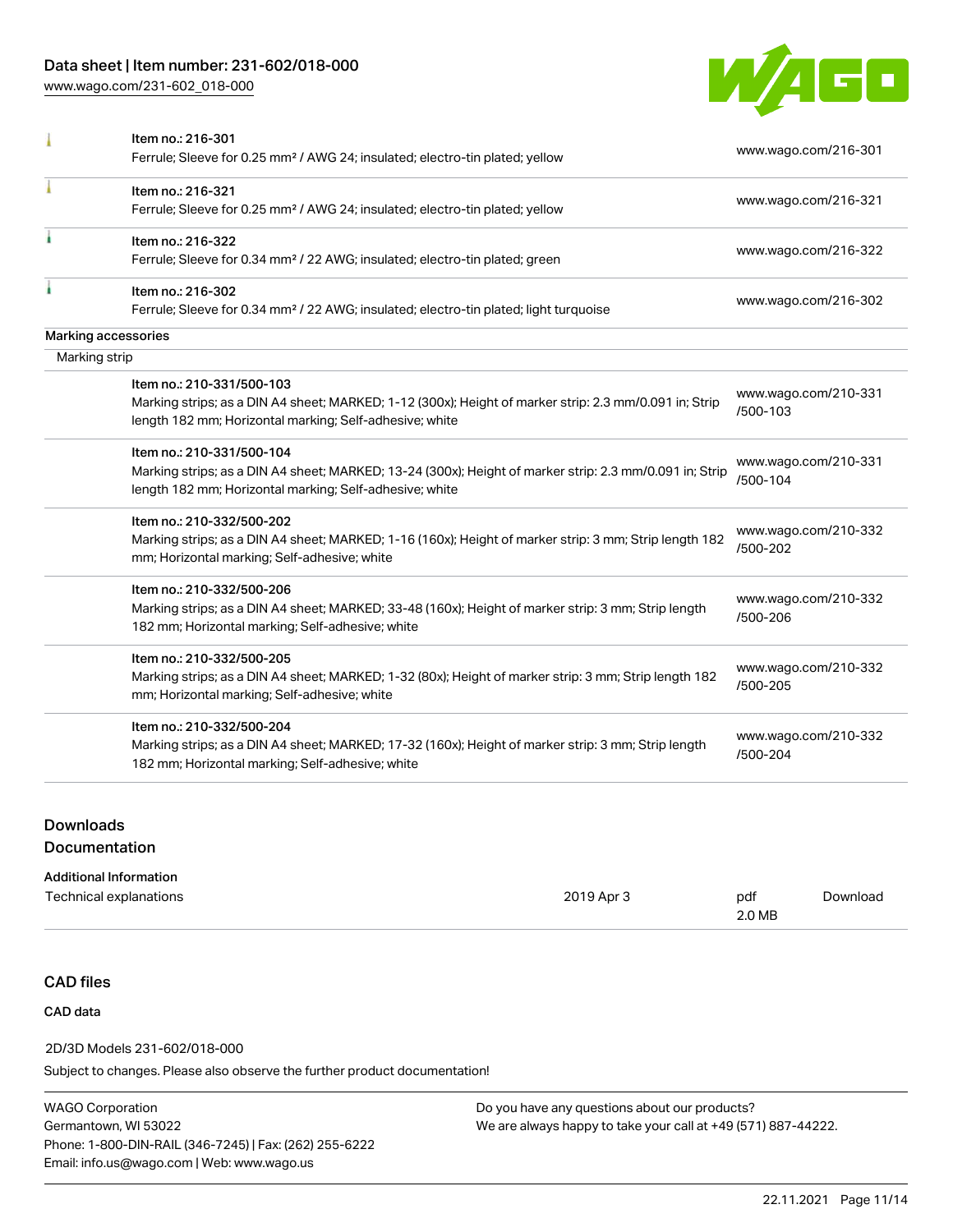

|                                   | URL | Download |
|-----------------------------------|-----|----------|
| <b>CAE</b> data                   |     |          |
| EPLAN Data Portal 231-602/018-000 | URL | Download |
| ZUKEN Portal 231-602/018-000      | URL | Download |
| EPLAN Data Portal 231-602/018-000 | URL | Download |
|                                   |     |          |

### Environmental Product Compliance

### Compliance Search

| Environmental Product Compliance 231-602/018-000                                         | URL | Download |
|------------------------------------------------------------------------------------------|-----|----------|
| 1-conductor male connector; CAGE CLAMP®; 2.5 mm <sup>2</sup> ; Pin spacing 5 mm; 2-pole; |     |          |
| Snap-in mounting feet; 2,50 mm²; gray                                                    |     |          |

# Installation Notes



Inserting a conductor via 3.5 mm screwdriver – CAGE CLAMP® actuation parallel to conductor entry.



Inserting a conductor via 3.5 mm screwdriver – CAGE CLAMP® actuation perpendicular to conductor entry.



Inserting a conductor into CAGE CLAMP® unit via operating lever (231-291).

Subject to changes. Please also observe the further product documentation!

WAGO Corporation Germantown, WI 53022 Phone: 1-800-DIN-RAIL (346-7245) | Fax: (262) 255-6222 Email: info.us@wago.com | Web: www.wago.us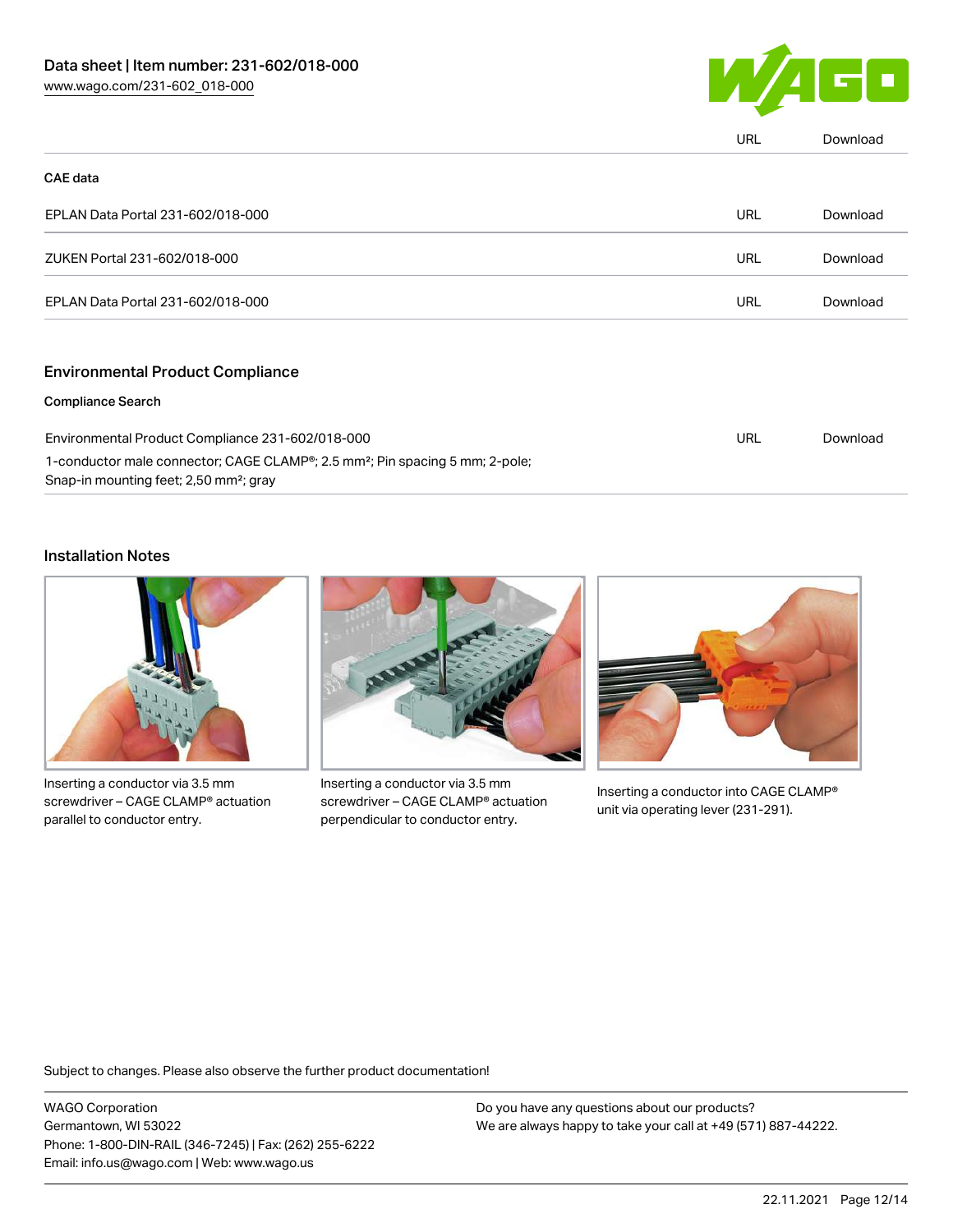



Inserting a conductor via operating tool.

Coding



Coding a male header – fitting coding key(s).



Testing – female connector with CAGE CLAMP®

Integrated test ports for testing perpendicular to conductor entry via 2 or 2.3 mm Ø test plug

### Installation

Subject to changes. Please also observe the further product documentation!

WAGO Corporation Germantown, WI 53022 Phone: 1-800-DIN-RAIL (346-7245) | Fax: (262) 255-6222 Email: info.us@wago.com | Web: www.wago.us